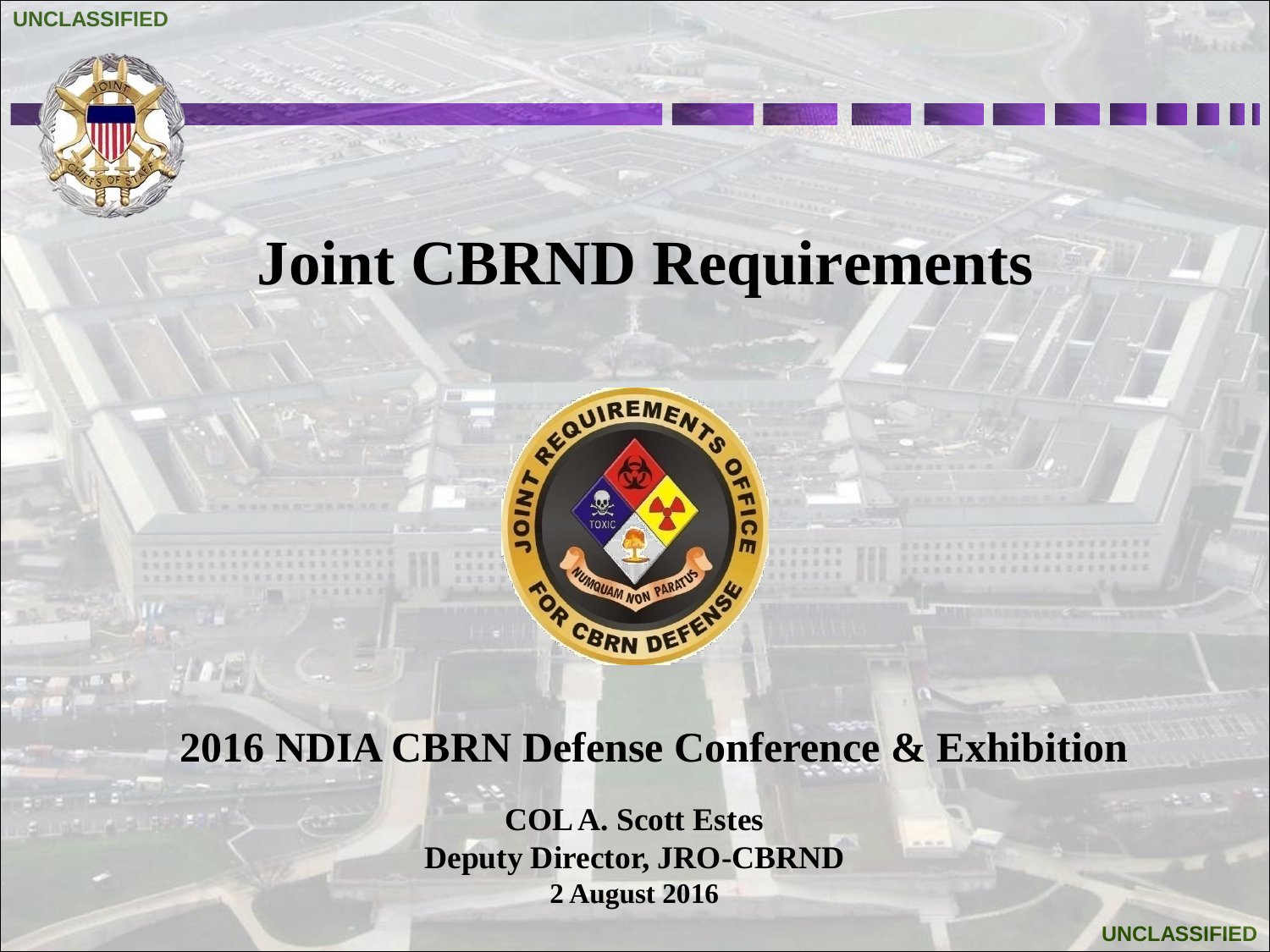



- **JRO Mission / Functions**
- **Non-Materiel Efforts**
- **Requirements Development Trends**
- **Development Opportunities**
- **Questions & Discussion**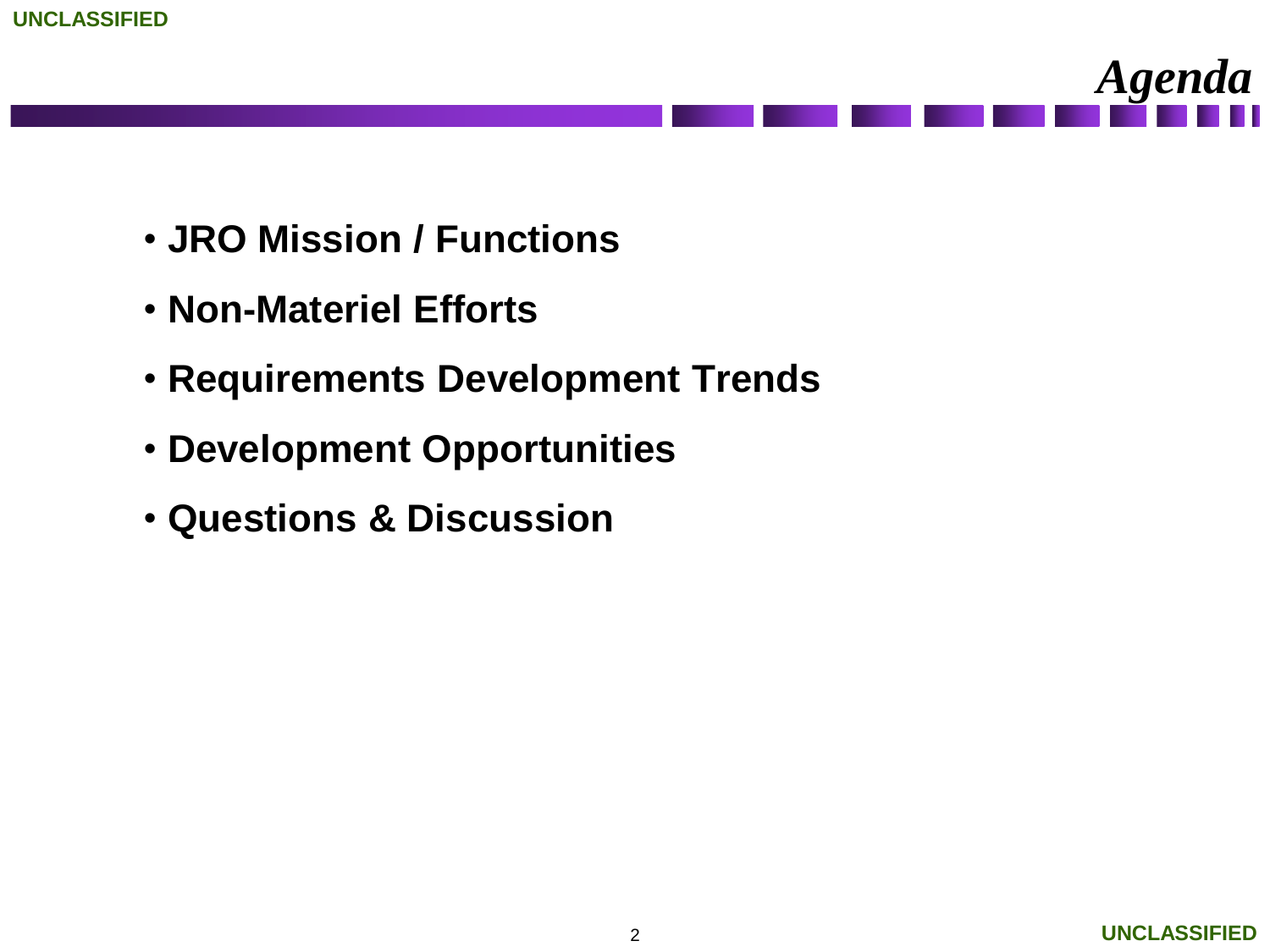- **Lead joint CBRN defense equipment (CDE) and medical CDE capabilities development**
- **Develop and maintain the CBRN defense Overarching Operational Concept**
- **Represent the Services and Combatant Commanders in JCIDS and act as their proponent for coordinating and integrating CBRND operational capabilities**
- **Lead development of DOD CBD POM**
- **Develop the CBRND Modernization Plan**
- **Conduct CBRN Operational Risk Assessment**
- **Facilitate development of joint CBRN defense doctrine, training, senior leader education, and sponsor development of multi-service doctrine**
- **Oversee, manage, and sponsor concept experimentation**

*CJCS focal point for CBRN defense concepts, requirements, and chem-bio-rad defense programming to advance Joint Force capability to counter WMD.*

*JRO Mission & Functions*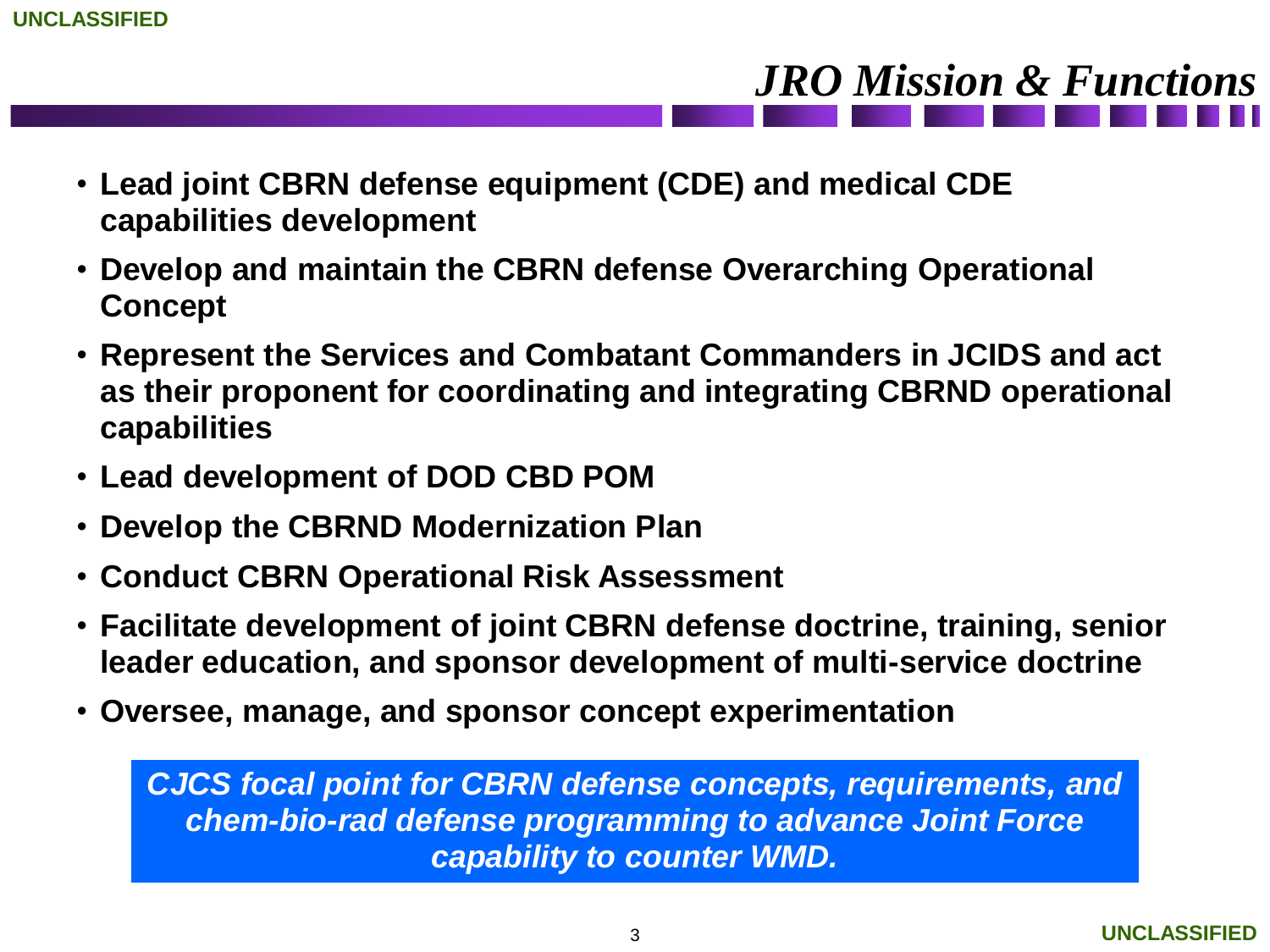- **Joint Concept Development**
	- **Prevent the Use or Transfer of WMD Transition**
		- **WMD Target BDA/CDA Assessment Study**
		- **WMD Disablement CBA – DTRA led**
		- **WMD Deterrence Study – NDU led**
		- **CWMD Cmd & Control Study**
		- **Control Study**
		- **Prevent WMD Transfer CBA**

- **Operations in CBRN Environments – Prospectus submit Sep 16**
- **NTA CONOPS Revision**
- **Chemical Challenge Level Study – final report due 30 Sep**
- **Operations in an Infectious Disease Environment (IDE) Capabilities Baseline Assessment (CBA)**
- **Medical Countermeasures (MCM) Concept of Operations (CONOPS) Development Process**
- **NCR CWMD Staff Officer Orientation Seminar**





**UNCLASSIFIED - For Official Use Only** 

*Non-Materiel Efforts*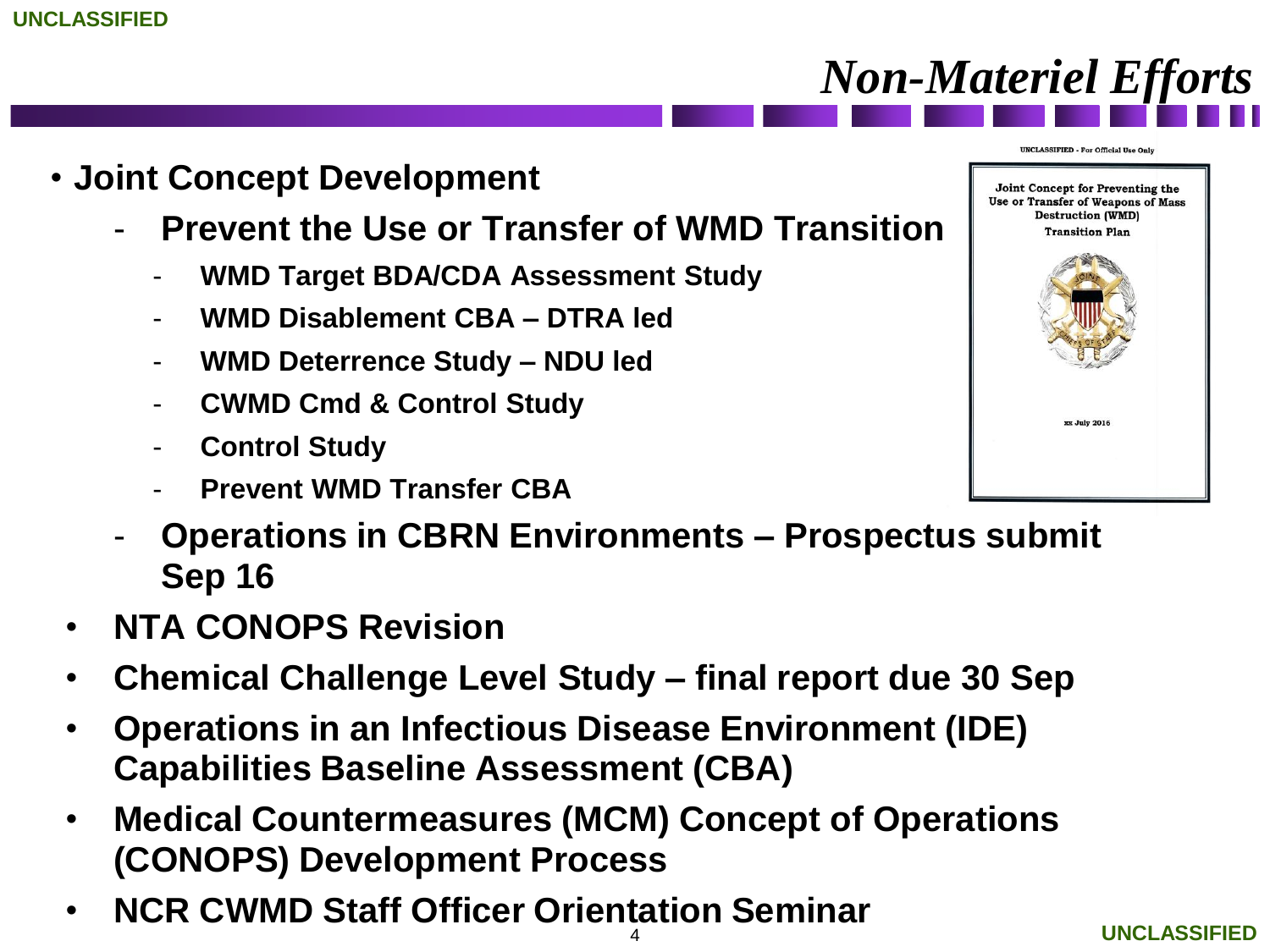### *Requirements Development Trends*

- **Increasing focus on:**
	- **Cloud-based computing**
	- **Sustainment costs**
	- **Upgradability**
	- **Common equipment for combat and homeland defense**
	- **Ease of use/reduced training requirements**
- **Collective Protection – new approach needed?**
- **Reducing administrative burden associated with IT Box**
- **Cost - Performance "trade space" identification**
- **Integrated Early Warning**

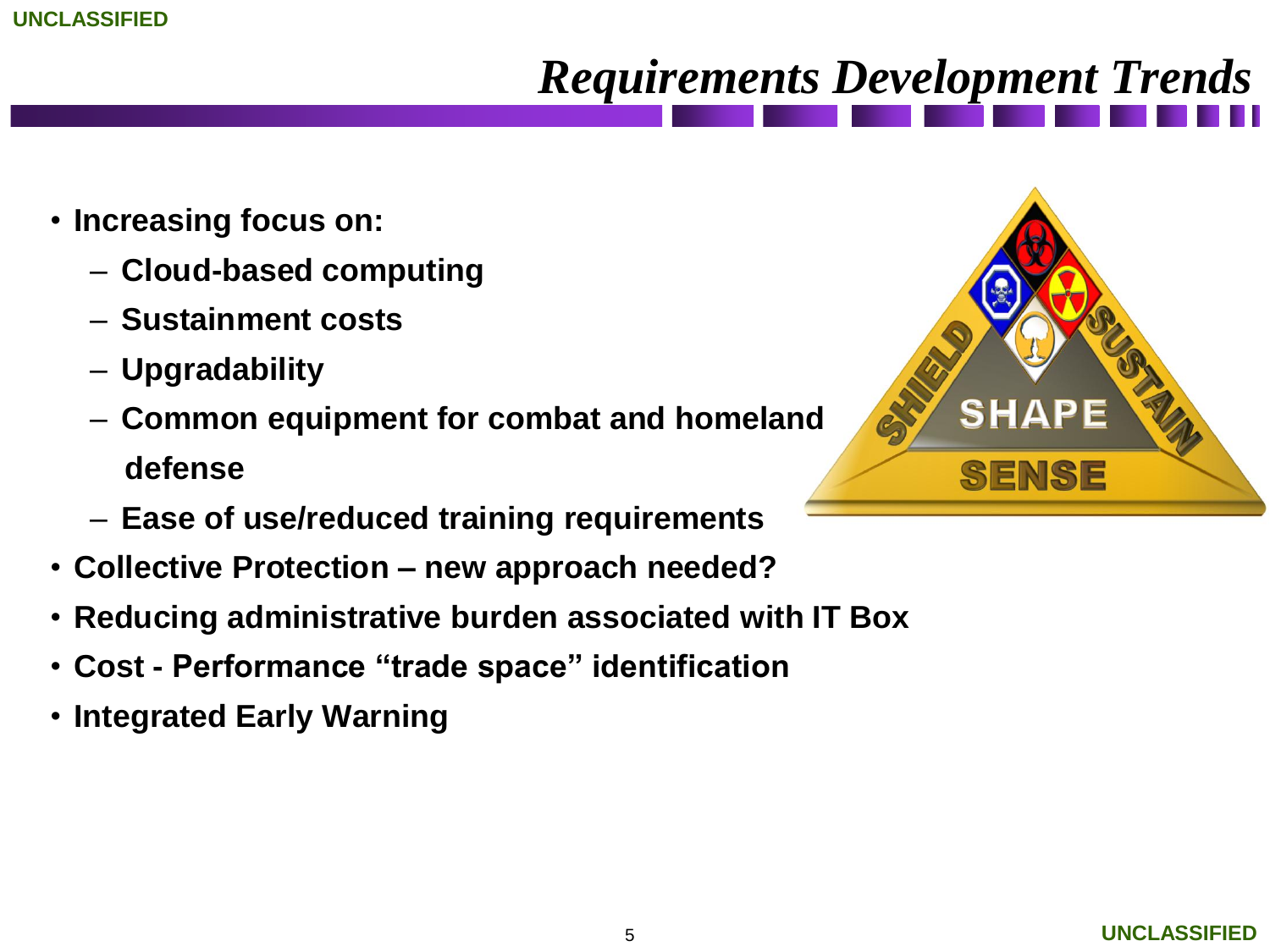# *Development Opportunities*

- **Aircraft Contamination Survivability**
	- **Decontamination**
	- **Patient/Remains Transportation**
- **Uniform Integrated Protective Ensemble**
- **Mass Casualty Decon**
- **Next Generation Chemical Detector**
- **Wearable sensors**
- **Auto-injector alternatives**
- **Point of Care Diagnostics (NGDS)**
- **Antiviral treatments**
- **Unmanned Systems**
- **Almost anything addressing NTA threats**







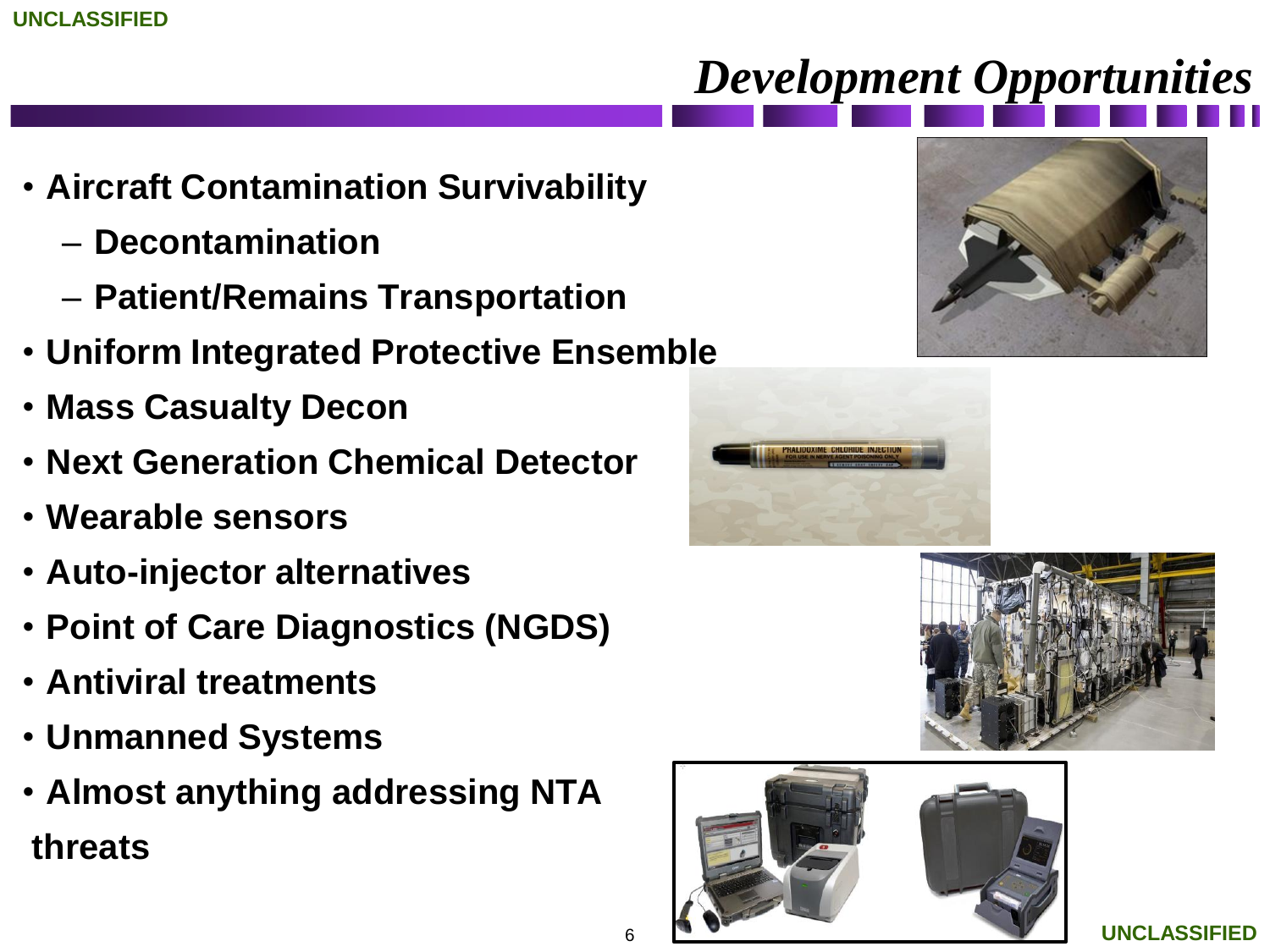

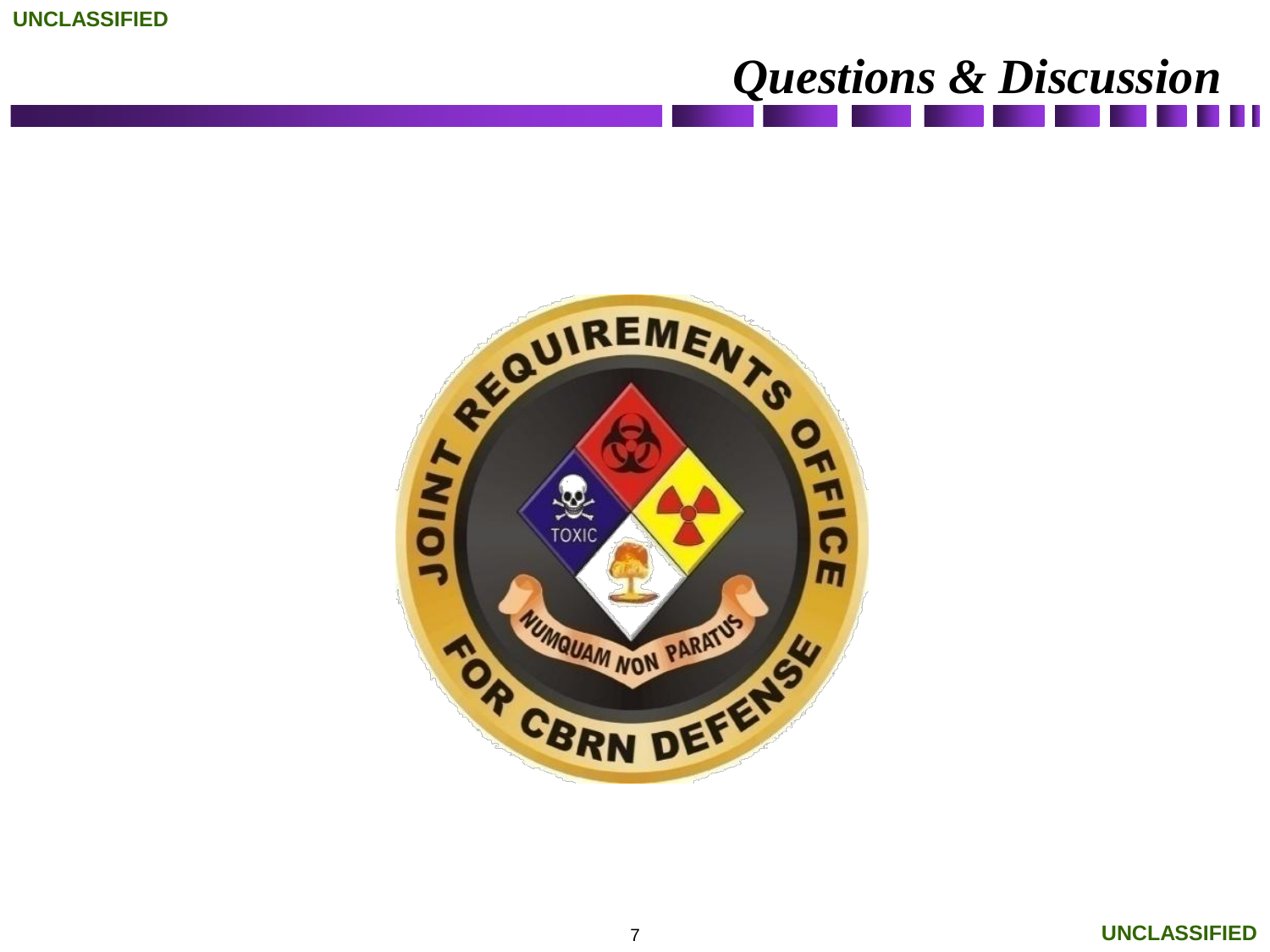#### *Materiel Efforts: CBRND Core Capabilities Areas*

#### **SUSTAIN** - Personnel Contamination Mitigation - Materiel Contamination Mitigation - Chemical Therapeutics - Biological Therapeutics - Radiological Therapeutics  **SHAPE** - CBRN Warning and Reporting Decision Analysis & Management **SENSE** - Chemical Detection - Biological Detection - Radiological Detection - Expeditionary Analytics - Medical Diagnostics **SHIELD** - Respiratory and Ocular Protection - Percutaneous Protection - Chemical Prophylaxis - Biological Prophylaxis - Radiological Prophylaxis - Expeditionary Collective Protection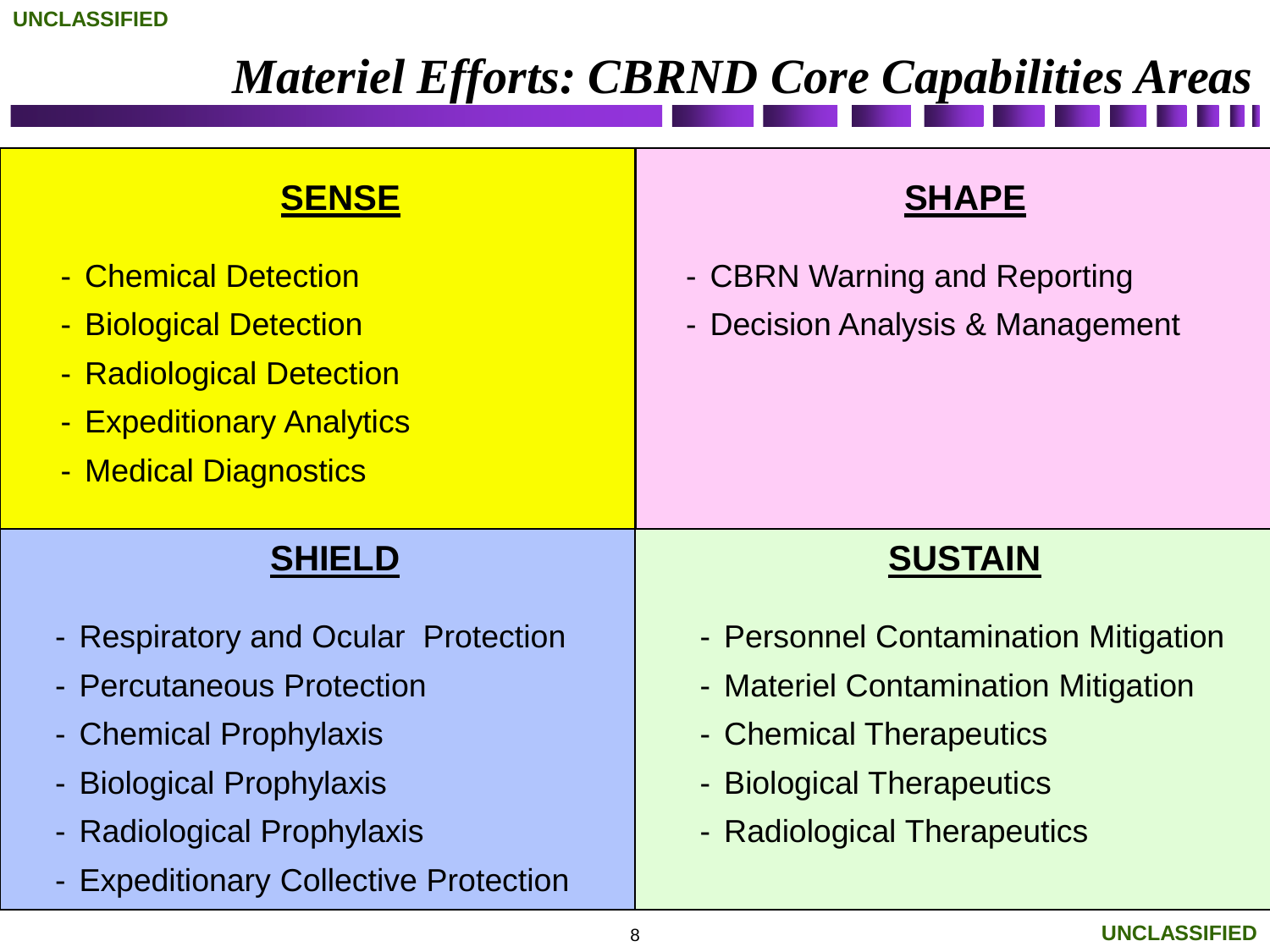|                                                                                                                                                                    | <b>Materiel Efforts</b>                                                                                                                                                                                                         |
|--------------------------------------------------------------------------------------------------------------------------------------------------------------------|---------------------------------------------------------------------------------------------------------------------------------------------------------------------------------------------------------------------------------|
| <b>SENSE</b>                                                                                                                                                       | <b>SHAPE</b>                                                                                                                                                                                                                    |
| - Dismounted Recon Sets, Kits, & Outfits<br>- Common Analytical Laboratory Sys<br>- Joint Biological Tactical Detection Sys<br>- Next Generation Diagnostic System | - Joint Warning and Reporting System<br>- Joint Effects Model                                                                                                                                                                   |
| <b>SHIELD</b><br>- Botulism<br>- Plague<br>- Filovirus<br>- Western Eastern Venezuelan Equine<br><b>Encephalitis</b>                                               | <b>SUSTAIN</b><br>- Contaminated Human Remains Pouch<br>- Joint Biological Agent Decon System<br>- Joint General Purpose Decontaminant<br>- Joint Service Equipment Wipes<br>- Emerging Infectious Diseases – TX<br>- Filovirus |